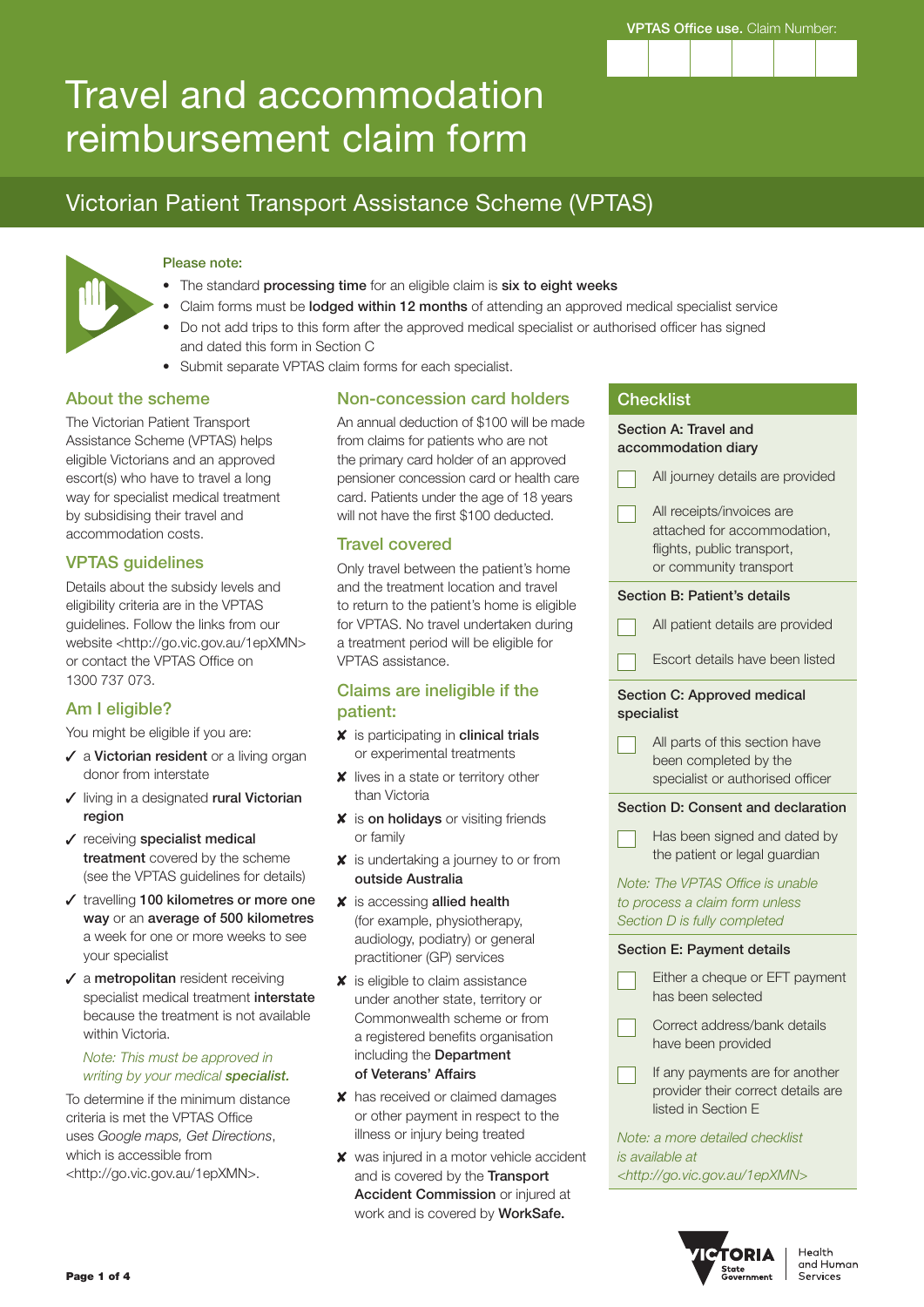# Section A: Travel and accommodation diary



### Separate claim forms are required for each specialist

For each treatment date listed on this claim form the specialist was:

Specialist name

#### Type of specialist

Do not add trips after *Section C: Approved medical specialist* has been completed by your specialist or authorised officer.

#### What do I need to attach?

- All original public transport tickets/receipts/flight itineraries and invoices must be attached. Petrol receipts are not required. Tolls and parking expenses are not covered under the VPTAS.
- myki smart cards should be registered with Public Transport Victoria (PTV) and tax invoices printed to attach to your claim – contact PTV on 1800 800 007 for further assistance with myki.
- All original accommodation invoices must be attached; EFTPOS and credit card receipts are not classed as an acceptable invoice.

| People travelling<br>$P =$ Patient<br>$E^1 = Escort$<br>$E^2$ = Second Escort (if patient is under 18 years of age)<br>P&E = Patient and Escort |                                                                                                         |                      | Trip type<br>$S =$ Single<br>(one way)<br>$R = Return$ | Transport type<br>$C = Car$<br>$A =$ Aeroplane<br>$T = Taxi / Hire car$<br>$EM = Air/road$ ambulance<br>$P =$ Public Transport (V/Line, myki, Skybus)<br>$V =$ Free rail voucher used |                             |                                     |                               |                 | Accommodation type<br>$PV = Private$<br>Example: Staying with friends or family<br>$C = \text{Commercial/subsidised}$<br>Examples: Hotel, motel, caravan park |  |  |
|-------------------------------------------------------------------------------------------------------------------------------------------------|---------------------------------------------------------------------------------------------------------|----------------------|--------------------------------------------------------|---------------------------------------------------------------------------------------------------------------------------------------------------------------------------------------|-----------------------------|-------------------------------------|-------------------------------|-----------------|---------------------------------------------------------------------------------------------------------------------------------------------------------------|--|--|
| <b>Travel</b>                                                                                                                                   | $\bm{\nabla}$                                                                                           | $\triangledown$      | V                                                      |                                                                                                                                                                                       | Accommodation               |                                     | $\overline{\mathbf{v}}$       |                 |                                                                                                                                                               |  |  |
| Journey                                                                                                                                         | Where was treatment/consultation received?<br>(Provide full address of where treatment<br>was received) | People<br>travelling | Trip type                                              | type                                                                                                                                                                                  | Transport Treatment date(s) | Was the<br>patient<br>hospitalised? | <b>Hospital stay dates</b>    | Accomm.<br>type | Accomm. dates                                                                                                                                                 |  |  |
| Start DD/<br>MM/ YY                                                                                                                             | Hospital Name, Street Address,                                                                          |                      |                                                        |                                                                                                                                                                                       | Start DD/<br>MM/<br>YY      | $\sqrt{2}$<br>Yes                   | Admission<br>DD/<br>MM/ YY    |                 | MM/ YY<br>Start DD/                                                                                                                                           |  |  |
| DD/<br>MM/<br>YY<br><b>End</b>                                                                                                                  | Suburb/City, Postcode                                                                                   | P&E                  | $\mathsf{R}$                                           | $\mathsf C$                                                                                                                                                                           | DD/<br>MM/<br>YY<br>End     | <b>No</b>                           | DD/<br>MM/<br>YY<br>Discharge | $\mathsf{C}$    | DD/<br>MM/<br>YY<br>End                                                                                                                                       |  |  |
| Start                                                                                                                                           |                                                                                                         |                      |                                                        |                                                                                                                                                                                       | Start                       | $\Box$<br>Yes                       | Admission                     |                 | Start                                                                                                                                                         |  |  |
| End                                                                                                                                             |                                                                                                         |                      |                                                        |                                                                                                                                                                                       | End                         | $\Box$<br><b>No</b>                 | Discharge                     |                 | End                                                                                                                                                           |  |  |
| Start                                                                                                                                           |                                                                                                         |                      |                                                        |                                                                                                                                                                                       | Start                       | $\Box$<br>Yes                       | Admission                     |                 | Start                                                                                                                                                         |  |  |
| End                                                                                                                                             |                                                                                                         |                      |                                                        |                                                                                                                                                                                       | End                         | $\Box$<br><b>No</b>                 | Discharge                     |                 | End                                                                                                                                                           |  |  |
| Start                                                                                                                                           |                                                                                                         |                      |                                                        |                                                                                                                                                                                       | Start                       | $\Box$<br>Yes                       | Admission                     |                 | Start                                                                                                                                                         |  |  |
| End                                                                                                                                             |                                                                                                         |                      |                                                        |                                                                                                                                                                                       | End                         | $\Box$<br><b>No</b>                 | Discharge                     |                 | End                                                                                                                                                           |  |  |
| Start                                                                                                                                           |                                                                                                         |                      |                                                        |                                                                                                                                                                                       | Start                       | $\Box$<br>Yes                       | Admission                     |                 | Start                                                                                                                                                         |  |  |
| End                                                                                                                                             |                                                                                                         |                      |                                                        |                                                                                                                                                                                       | End                         | ∟<br><b>No</b>                      | Discharge                     |                 | End                                                                                                                                                           |  |  |

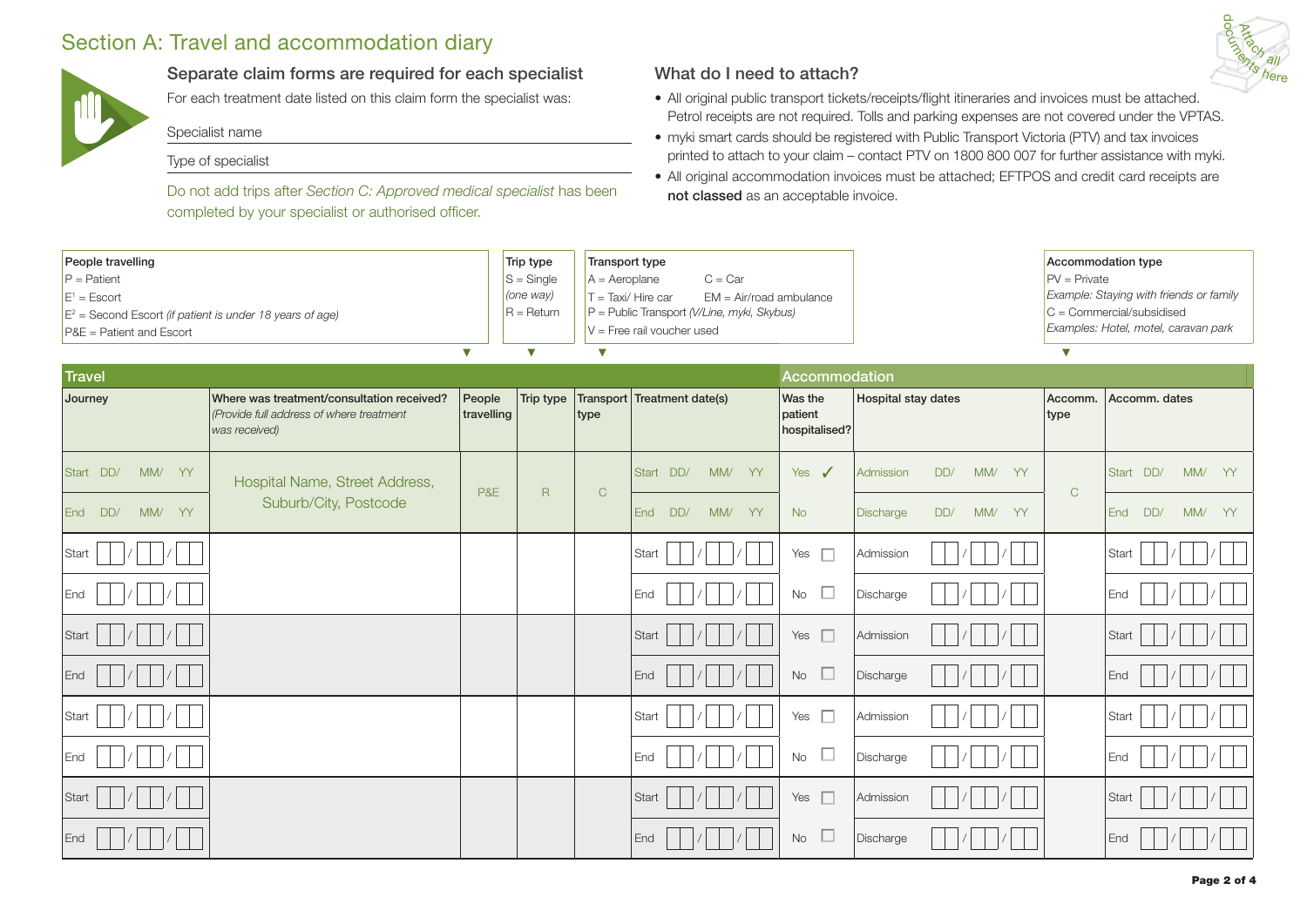## Section B: Patient's details *(Complete in BLOCK CAPITALS and J where applicable)*

| Mrs<br><b>Miss</b><br>1. Title<br>Mr                                                                                                                                                                                | Ms<br>Other                                       |  |  |  |  |  |  |
|---------------------------------------------------------------------------------------------------------------------------------------------------------------------------------------------------------------------|---------------------------------------------------|--|--|--|--|--|--|
| 2. Given name                                                                                                                                                                                                       |                                                   |  |  |  |  |  |  |
| 3. Middle name                                                                                                                                                                                                      |                                                   |  |  |  |  |  |  |
| 4. Family name                                                                                                                                                                                                      |                                                   |  |  |  |  |  |  |
| Female<br>5. Gender<br>Male                                                                                                                                                                                         |                                                   |  |  |  |  |  |  |
| 6. Date of birth                                                                                                                                                                                                    |                                                   |  |  |  |  |  |  |
| 7. Are you of Aboriginal or Torres Strait Islander descent?                                                                                                                                                         | N <sub>O</sub><br>Yes                             |  |  |  |  |  |  |
| 8. Residential address                                                                                                                                                                                              |                                                   |  |  |  |  |  |  |
|                                                                                                                                                                                                                     | Postcode                                          |  |  |  |  |  |  |
| 9. Postal address                                                                                                                                                                                                   |                                                   |  |  |  |  |  |  |
|                                                                                                                                                                                                                     | Postcode                                          |  |  |  |  |  |  |
| 10. Telephone                                                                                                                                                                                                       | or                                                |  |  |  |  |  |  |
| 11. Email address                                                                                                                                                                                                   |                                                   |  |  |  |  |  |  |
| 12. Do you have a current pension concession, health care or DVA card?                                                                                                                                              | Yes<br>No                                         |  |  |  |  |  |  |
| If 'Yes' a. Card number                                                                                                                                                                                             |                                                   |  |  |  |  |  |  |
| b. Card expiry date                                                                                                                                                                                                 |                                                   |  |  |  |  |  |  |
| White<br>c. If DVA card Gold                                                                                                                                                                                        | Other                                             |  |  |  |  |  |  |
| <b>No</b><br>13. Have you made a previous claim for VPTAS?<br>Yes                                                                                                                                                   |                                                   |  |  |  |  |  |  |
| 14. How many return trips are you claiming for on this claim form?                                                                                                                                                  |                                                   |  |  |  |  |  |  |
| No<br>15. Did you have an escort?<br>Yes                                                                                                                                                                            |                                                   |  |  |  |  |  |  |
| Note: An escort is responsible for the patient's transport and accommodation needs during treatment.<br>Patients under the age of 18 years may be entitled to up to two escorts when the patient requires treatment |                                                   |  |  |  |  |  |  |
| or admission to a hospital over two or more consecutive days.                                                                                                                                                       |                                                   |  |  |  |  |  |  |
| 16. Escort #1                                                                                                                                                                                                       | 17. <b>Escort #2</b> (If patient is $<$ 18 years) |  |  |  |  |  |  |
| Given name                                                                                                                                                                                                          | Given name                                        |  |  |  |  |  |  |
| Middle name                                                                                                                                                                                                         | Middle name                                       |  |  |  |  |  |  |
| Family name                                                                                                                                                                                                         | Family name                                       |  |  |  |  |  |  |
| Date of birth                                                                                                                                                                                                       | Date of birth                                     |  |  |  |  |  |  |
| Telephone                                                                                                                                                                                                           | Telephone                                         |  |  |  |  |  |  |

## Section C: Approved medical specialist

#### Medical specialist or authorised officer to complete

- This section is not to be completed by the patient or escort
- This section must be completed on or after the last treatment or consultation date listed in *Section A: Travel and accommodation diary*
- An **authorised officer** is a person who works with the medical specialist. It includes registrars, resident medical officers, interns, nurse unit managers, social workers, ward clerks or administration staff such as reception staff.
- Please call the VPTAS Office on 1300 737 073 if you require assistance
- 1. Specialist's name (not name of authorised officer):

| Use Specialist stamp here (if applicable)                                                                                                                                                                |  |  |  |  |  |  |     |  |    |  |
|----------------------------------------------------------------------------------------------------------------------------------------------------------------------------------------------------------|--|--|--|--|--|--|-----|--|----|--|
|                                                                                                                                                                                                          |  |  |  |  |  |  |     |  |    |  |
| 2. Type of specialist                                                                                                                                                                                    |  |  |  |  |  |  |     |  |    |  |
| 3. Specialist provider number                                                                                                                                                                            |  |  |  |  |  |  |     |  |    |  |
| For the trips listed in Section A: Travel and accommodation diary                                                                                                                                        |  |  |  |  |  |  |     |  |    |  |
| 4. Did the patient require an escort?                                                                                                                                                                    |  |  |  |  |  |  | Yes |  | No |  |
| 5. Did the patient require accommodation?                                                                                                                                                                |  |  |  |  |  |  | Yes |  | No |  |
| 6. If 'yes', how many nights of accommodation in total? (not per trip)<br>Note: If 'yes' is selected for point 5 and the number of nights are not allocated above,<br>only one night will be subsidised. |  |  |  |  |  |  |     |  |    |  |
| Confirmation by treating medical specialist or authorised officer:                                                                                                                                       |  |  |  |  |  |  |     |  |    |  |
| 7. Name                                                                                                                                                                                                  |  |  |  |  |  |  |     |  |    |  |
| 8. Position                                                                                                                                                                                              |  |  |  |  |  |  |     |  |    |  |
| 9a. Direct Telephone                                                                                                                                                                                     |  |  |  |  |  |  |     |  |    |  |
| 9b. Direct Facsimile                                                                                                                                                                                     |  |  |  |  |  |  |     |  |    |  |
| 10. Email                                                                                                                                                                                                |  |  |  |  |  |  |     |  |    |  |
| 11. Signature                                                                                                                                                                                            |  |  |  |  |  |  |     |  |    |  |
| 12. Date                                                                                                                                                                                                 |  |  |  |  |  |  |     |  |    |  |
| The department may contact you to clarify information relating to the patient's claim.                                                                                                                   |  |  |  |  |  |  |     |  |    |  |